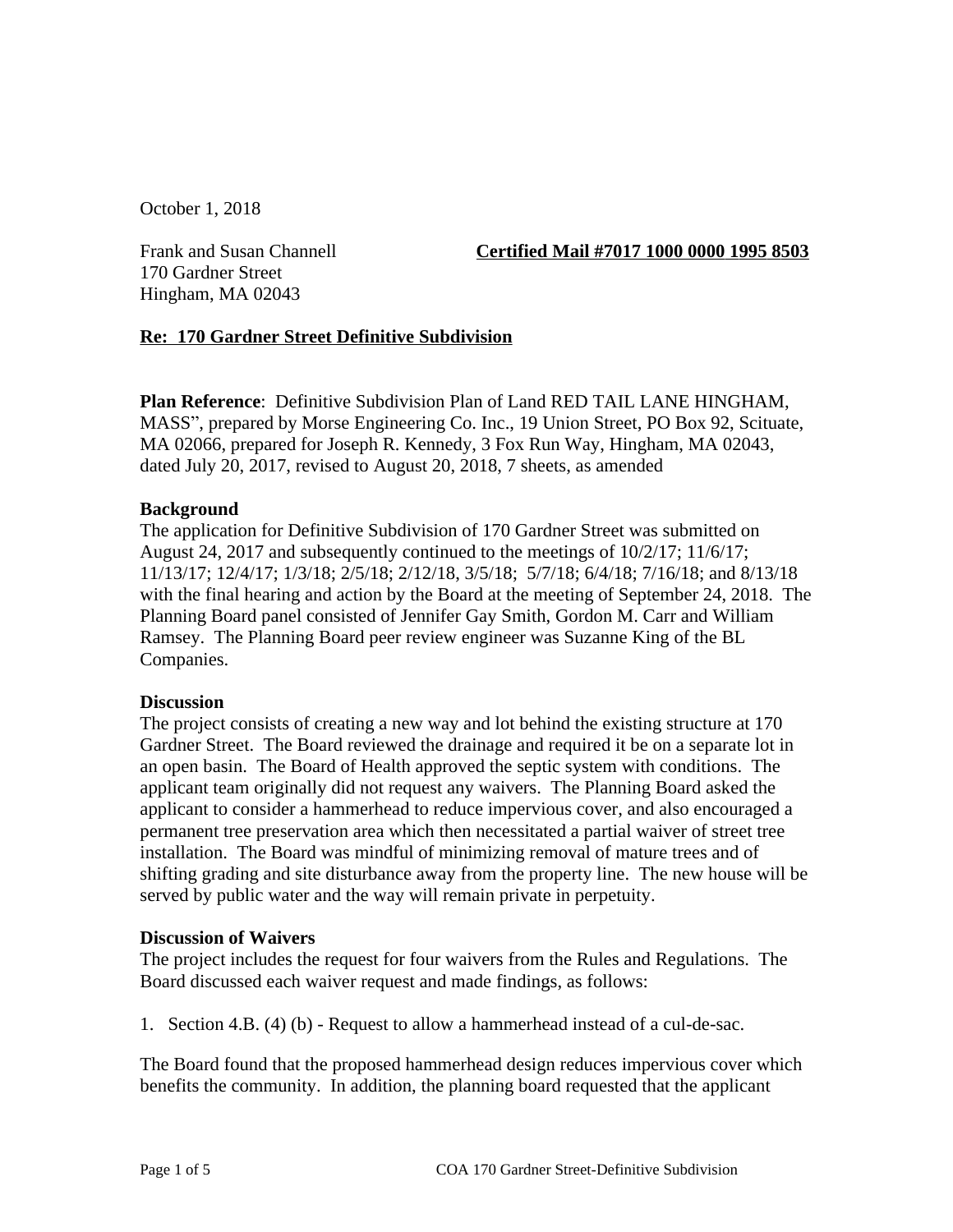consider a hammerhead instead of a cul de sac. The Board also found that a hammerhead is sufficient for public safety purposes and that this waiver is not inconsistent with Subdivision Control Law and provides a public benefit for this specific project as designed.

2. Section 4.B.(3)(a): Table 1 - Request to allow 12" cape cod berms in place of 18" cape cod berms

The Board found that this helps reduce impervious cover and has been granted by the Board routinely and the Rules and Regulations have now been changed to permit 12" cape cod berm's so granting the waiver will be aligned with the updated requirements in the Rules and Regulations. The Board also found that this waiver is not inconsistent with Subdivision Control Law and provides a public benefit for this specific project as designed.

3. Section 4.B. (3) (a): Table 1 - Request to allow a 20'wide travelled way where 18' is required.

The Board found that the fire department has required a 20' paved road, and that the Rules and Regulations have now been revised to require this width of paved road so approving this request would be consistent with the Board's requirements. The Board also found that this waiver is not inconsistent with Subdivision Control Law and provides a public benefit for this specific project as designed.

4. Section 5.B4 – Request to allow a partial waiver for the installation of street trees along the eastern side of the Right of Way.

The Board noted that they had requested the preservation of trees along the eastern side of the right of way and clearing of the requested tree preservation area would be required to install street trees per the regulations. The Board also found that this waiver is not inconsistent with Subdivision Control Law and provides a public benefit for this specific project as designed.

# **CERTIFICATE OF ACTION**

I, Gordon M. Carr, Chairman of the Hingham Planning Board, certify that at a regularly scheduled meeting of the Hingham Planning Board on September 24, 2018, the Board voted to **APPROVE** the plan "Definitive Subdivision Plan of Land RED TAIL LANE HINGHAM, MASS", prepared by Morse Engineering Co. Inc., 19 Union Street, PO Box 92, Scituate, MA 02066, prepared for Joseph R. Kennedy, 3 Fox Run Way, Hingham, MA 02043, dated July 20, 2017, revised to August 20, 2018, 7 sheets, as amended, with the waivers to the Subdivision Rules and Regulations, approved herewith and incorporated herein by reference, and subject to and on the conditions as discussed which, if not complied with, shall, at the option of the Planning Board (the "Board"), operate as a rescission of this approval: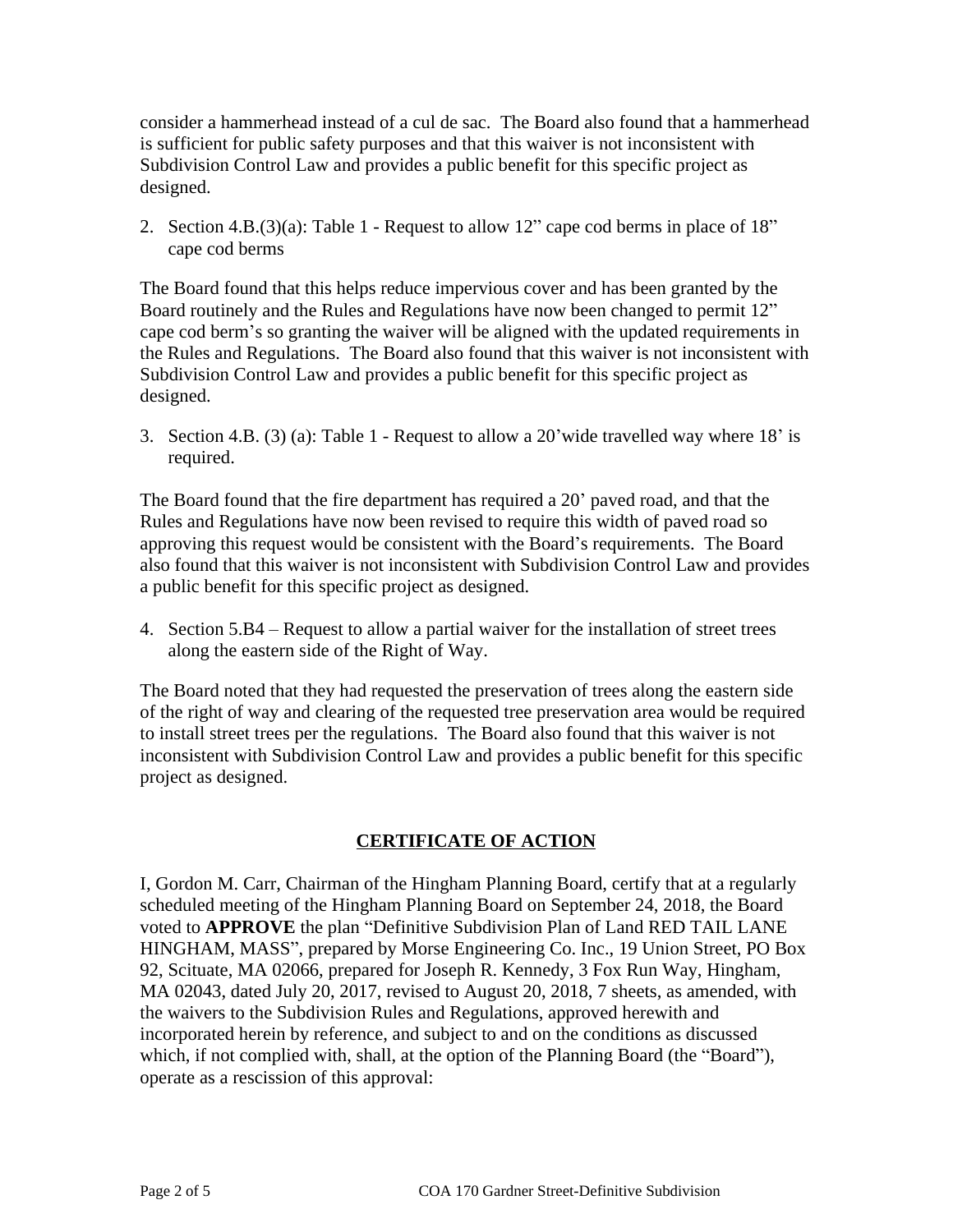#### **A. Prior to endorsement of the Subdivision Plan:**

- 1. The Applicant shall submit to the Planning Board for review and approval a new set of plans revised as follows:
	- a. To show the complete list of waivers;
	- b. To list the date of the COA in the note on the cover sheet;
	- c. To show the tree preservation areas and extend them along the eastern boundary line to be not less than 10' in width, and show boulders 10' on center along tree preservation area beyond the hammerhead.
	- d. To update the lot area calculation in accordance with the lot shape provisions in the regulations.
- 2. A covenant, to be executed and made a part hereof, and recorded with the Subdivision Plan in the Plymouth Registry of Deeds, or other performance guarantee in an amount sufficient to the Planning Board to secure performance of the construction of ways and the installation of municipal services required for the lots shown on the Subdivision Plan, shall be provided pursuant to the Massachusetts General Laws Chapter 41, Section 81U.

#### **B. Prior to Commencement of Construction**

- 1. The roadway, drainage facilities and other utilities within the Subdivision shall remain private and shall not be accepted nor maintained by the Town of Hingham. Maintenance, repair and improvement thereof shall be the responsibility of the Applicant and/or the owners of the lots within the Subdivision. The tree preservation areas must remain in perpetuity as shown, with the exception of routine maintenance. Such obligations shall be set forth in a Declaration of Easements, Restrictions and Covenants Running with the Land (the "Declaration"), a final version of which shall be approved by the Planning Board prior to endorsement of the Plan and to be recorded with the Plan. The Declaration should include an exhibit depicting the tree preservation areas and the project or reference the recorded subdivision plans.
- 2. Limits of clearing as depicted on the Subdivision Plan shall be clearly marked in the field with the installation of a staked mulch log, silt fence, or orange construction fence and shall be inspected by the Planner and/or the peer review engineer prior to the start of work.
- 3. No work on the subdivision shall commence without an approved Storm Water Pollution Protection Plan (SWPPP) in place. The SWPPP must be submitted to the Planning Board and the Planning Board's peer review engineer for review a minimum of one month prior to the start of construction. The SWPPP must be phased consistent with any proposed phasing of the project and shall identify the detailed Erosion & Sedimentation Controls to be utilized during the different phases of the work.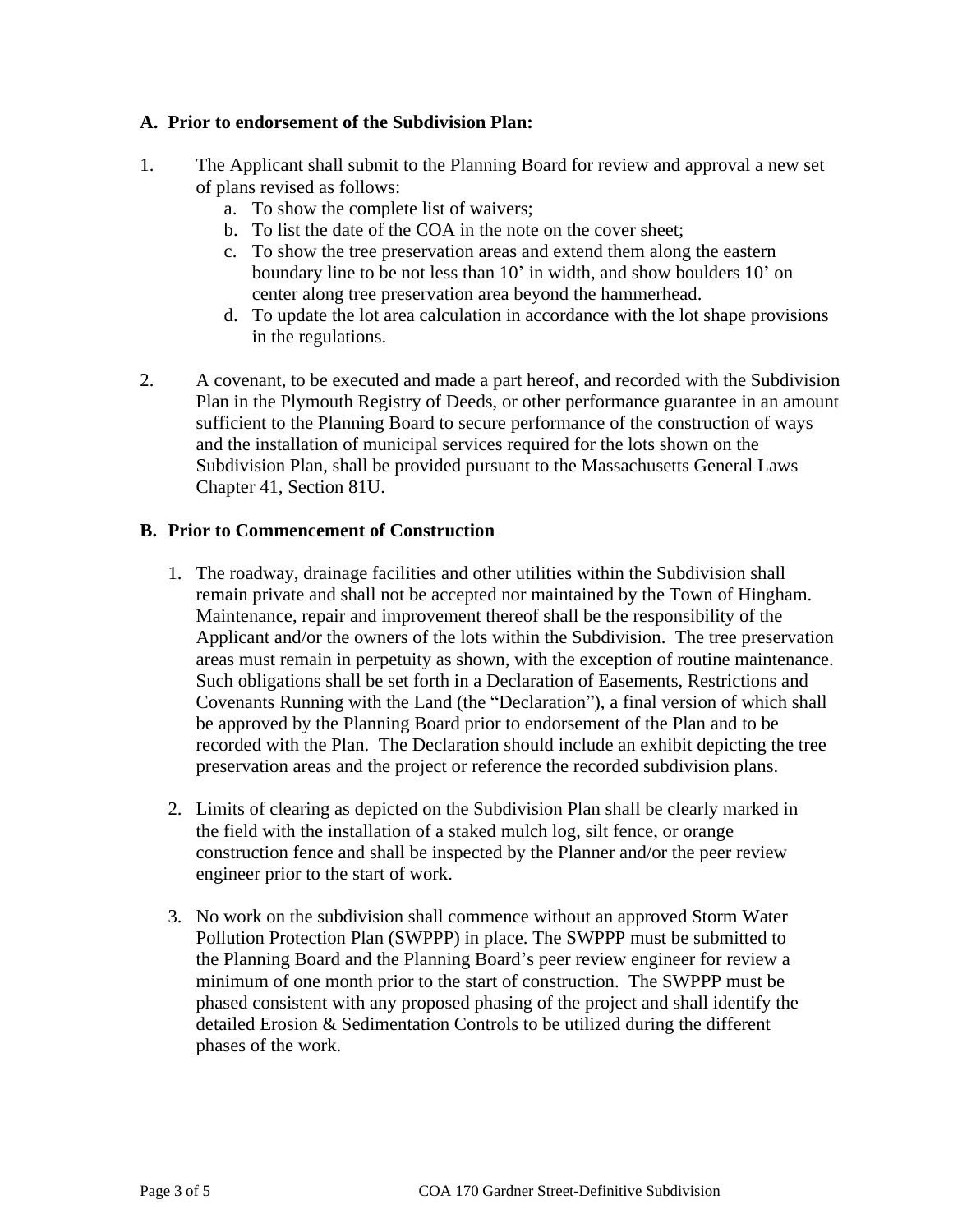- 4. Prior to the start of construction or site clearing there shall be a preconstruction meeting attended by the applicant team, the Town Planner and/or the peer review engineer for the Planning Board to review the installation of the erosion control measures, the SWPPP, the project timeline, and the schedule for police details if needed.
- 5. The Applicant will bear the responsibility to see that any inconsistencies with the Plan and decisions of other state or local agencies or boards are resolved before construction begins.

# **C. Conditions During Construction**

- 1. Police details shall be required at the discretion of the Chief of Police to assist in managing construction traffic entering or exiting the subdivision.
- 2. The bounds along the outside boundaries of the subdivision must be set and surveyed at the start of the active construction.
- 3. Prior to paving, the Applicant must submit to the Planning Board's peer review engineer and the Town Planner an interim as-built plan showing all set bounds, utility and drainage installation and spot grades sufficient in the peer review engineer's reasonable determination, to demonstrate conformance with the approved Subdivision Plan. The paving may not begin without the written authorization of the Town Planner.
- 4. The Applicant shall coordinate inspections with the peer review engineer consistent with the Subdivision Regulations, and provide construction schedule updates to the Planning Board and peer review engineer weekly via email.

# **D. General Conditions**

- 1. All work shall be performed in accordance with the Subdivision Plan, the Certificate of Action, and, except as specifically waived herein, in conformity with the Rules and Regulations of the Hingham Planning Board in effect as of the date of the application.
- 2. The Applicant shall complete all work shown on the Subdivision Plan, including all ways, drainage facilities, and utilities, within two years of the date of endorsement of the Subdivision Plan or this approval of the Subdivision Plan shall be null and void, unless, at the request of the Applicant, the Planning Board extends the time for performance of such work.
- 3. Each deed for any lot or lots within the Project shall specifically set forth that the conveyance of such lot or lots is subject to the Certificate of Action and the Declaration.